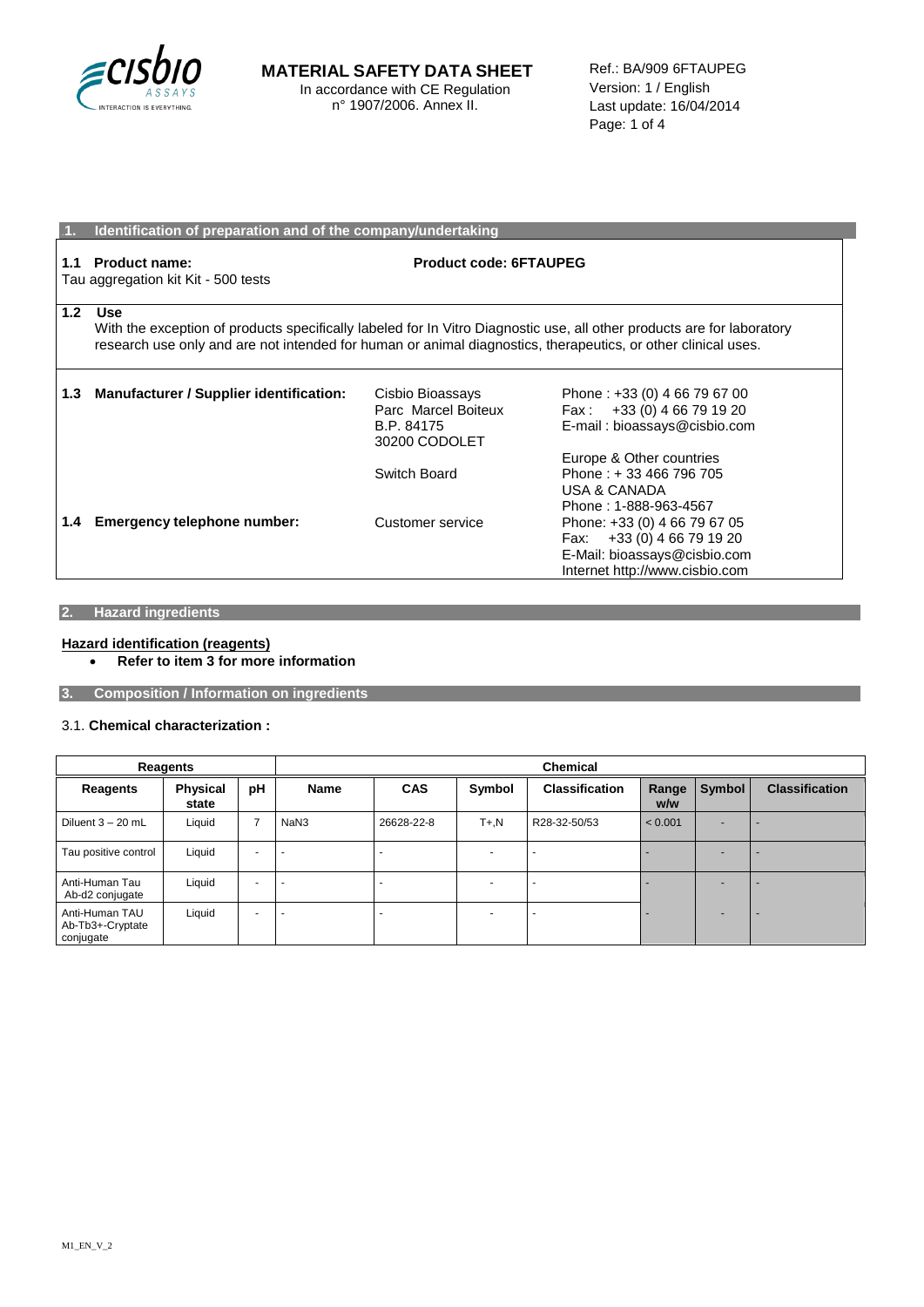

| 4.        | <b>First-aid and measures</b>           |                                                                                                                        |  |
|-----------|-----------------------------------------|------------------------------------------------------------------------------------------------------------------------|--|
| $\bullet$ | Eye or skin contact:                    | Immediately flush eyes or skin with plenty of water at least for 15 minutes.<br>Remove contaminated clothing.          |  |
| $\bullet$ | Inhalation:                             | Supply for fresh air. If not breathing, give artificial respiration.<br>For any breathing problems supply with oxygen. |  |
| ٠         | Ingestion:                              | Secure that the person is conscious. Flush mouth with water and<br>immediately call a physician.                       |  |
| 5.        | <b>Fire-fighting measures</b>           |                                                                                                                        |  |
| $\bullet$ | Suitable extinguishing media:           | Use dry chemical powder or appropriate foam extinguisher.                                                              |  |
| $\bullet$ | Protecting equipment for fire-fighting: | Put on breath protecting equipment, wear protecting clothing to prevent<br>contact with skin and eyes.                 |  |

### **6. Accidental release measures**

Use appropriate protective equipment and methods to clean up spilled subtances promptly. Absorb spill using appropriate material. Collect and dispose waste in accordance with applicable regulations.

| 7.        | <b>Handling and storage</b>                                                                                        |                                                                                                                                                                                                                               |
|-----------|--------------------------------------------------------------------------------------------------------------------|-------------------------------------------------------------------------------------------------------------------------------------------------------------------------------------------------------------------------------|
| $\bullet$ | <b>Handling</b><br>Advice for safe handling:                                                                       | Avoid inhalation, contact with eyes, skin and clothing.                                                                                                                                                                       |
| ٠         | <b>Precaution</b>                                                                                                  | Do not pipet by mouth. Do not eat, drink or smoke in areas where reagents<br>are handled.<br>Wear suitable one-way rubber gloves at work.<br>Avoid any splash and formation of aerosols.<br>For further advice see section 8. |
|           | <b>Storage</b>                                                                                                     | Keep in properly labeled containers.                                                                                                                                                                                          |
| 8.        | <b>Exposure controls / personal protection</b>                                                                     |                                                                                                                                                                                                                               |
| ٠         | Personal protective equipment<br>Respirator protection:<br>Hand protection:<br>Eye protection:<br>Body protection: | Only required if dusts and aerosols are generated.<br>Wear compatible chemical resistant gloves.<br>Wear chemical safety goggles.<br>Wear protective clothing.                                                                |
|           | General protective and sanitary measures:                                                                          | Safety shower and eyewash device.<br>Immediately remove contaminated clothing.<br>Wash hands after work.                                                                                                                      |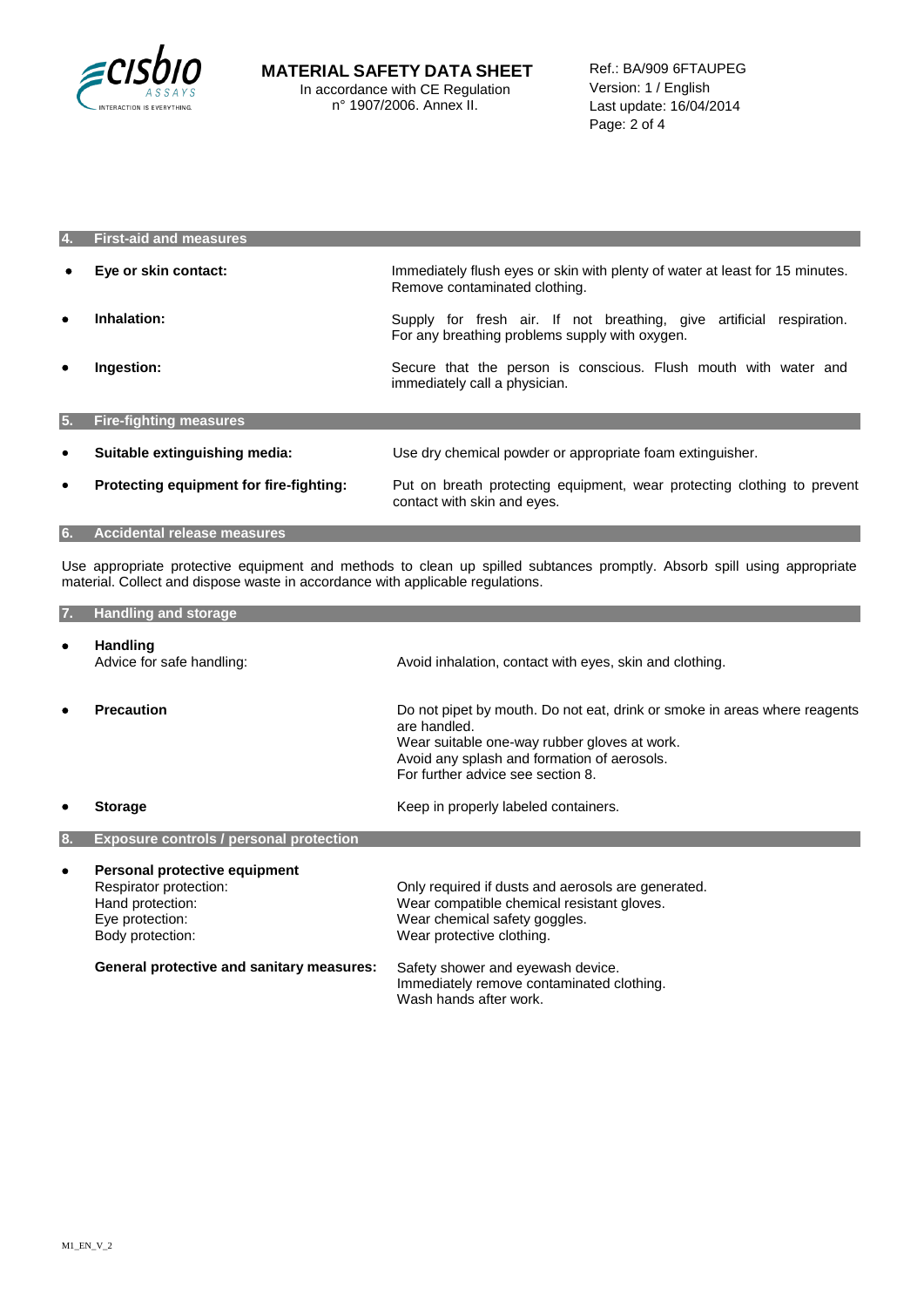

| 9.                                       | <b>Physical and chemical properties</b>                                                                         |                                                                                                                                                                                                                                      |
|------------------------------------------|-----------------------------------------------------------------------------------------------------------------|--------------------------------------------------------------------------------------------------------------------------------------------------------------------------------------------------------------------------------------|
| $\bullet$                                | Appearance<br>Physical state: Refer item 3.<br>Color: Refer item 3.                                             | Odour:<br>N/A                                                                                                                                                                                                                        |
| $\bullet$                                | <b>Chemical parameters</b><br>pH:<br>Melting point / melting range:<br>Flash point:<br><b>Relative density:</b> | Refer item 3.<br>Not applicable.<br>Not applicable.<br>Data not available.                                                                                                                                                           |
|                                          | 10. Stability and reactivity                                                                                    |                                                                                                                                                                                                                                      |
| $\bullet$<br>$\bullet$<br>٠<br>$\bullet$ | <b>Stability:</b><br><b>Conditions to avoid:</b><br>Incompability:<br>Hazardous or decomposition products:      | Data not available.<br>Data not available.<br>Data not available.<br>Data not available.                                                                                                                                             |
| 11.                                      | <b>Toxicological information</b>                                                                                |                                                                                                                                                                                                                                      |
| $\bullet$                                | <b>Toxicity:</b>                                                                                                | Data not available.                                                                                                                                                                                                                  |
| 12.                                      | <b>Ecological information</b>                                                                                   |                                                                                                                                                                                                                                      |
| $\bullet$                                | <b>General advice:</b>                                                                                          | Prevent from getting into sewage, water, ground                                                                                                                                                                                      |
| ٠                                        | Mobility and (bio)accumulation potential:                                                                       | Data not available.                                                                                                                                                                                                                  |
| ٠                                        | <b>Ecotoxicity:</b>                                                                                             | Ecotoxic effects of the product are not expected. Quantitative data on the<br>ecological effect of this product is not available.                                                                                                    |
| $\bullet$                                | <b>Other information:</b>                                                                                       | No ecological problems are expected when the product is handled and<br>used with due care and attention.                                                                                                                             |
| 13.                                      | <b>Disposal consideration</b>                                                                                   |                                                                                                                                                                                                                                      |
|                                          | <b>Contaminated packaging:</b>                                                                                  | Dispose of according to local regulations.                                                                                                                                                                                           |
| ٠                                        | <b>Products:</b>                                                                                                | The product must be disposed of as a laboratory chemical according to<br>local regulations. Please contact responsible authority. Used reagents,<br>plates, and reagent kits dispose of as potential infectious laboratory<br>waste. |
|                                          | <b>Pollutes:</b>                                                                                                | Remove pollutes with absorbing paper.<br>All material used for cleaning up must be disposed of as infectious<br>laboratory waste.                                                                                                    |
|                                          | 14. Transport information                                                                                       |                                                                                                                                                                                                                                      |
|                                          |                                                                                                                 |                                                                                                                                                                                                                                      |
| ٠                                        | <b>Ground transportation/RID/ADR:</b>                                                                           | Non-hazardous for road transport.                                                                                                                                                                                                    |
| ٠                                        | Seaway/IMDG:                                                                                                    | Non-hazardous for sea transport.                                                                                                                                                                                                     |
|                                          | By air/OACI/IATA-DRG:                                                                                           | Non-hazardous for air transport.                                                                                                                                                                                                     |